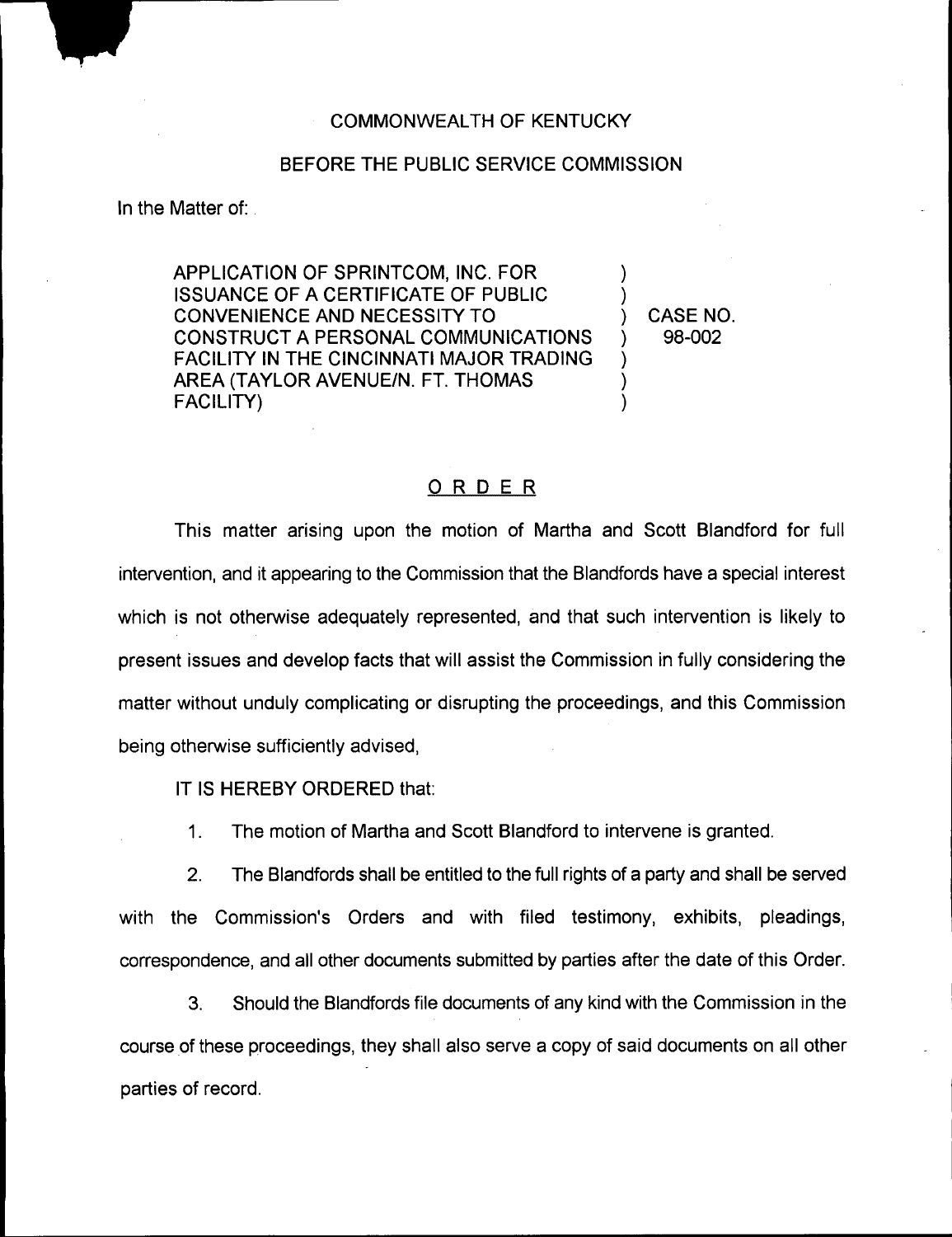Done at Frankfort, Kentucky, this 18th day of February, 1998.

PUBLIC SERVICE COMMISSION

 $\frac{c}{4}$ Hon For the Commission

ATTES<sub>1</sub>  $\sqrt{ }$  $\frac{1}{\sqrt{2}}$ Executive Director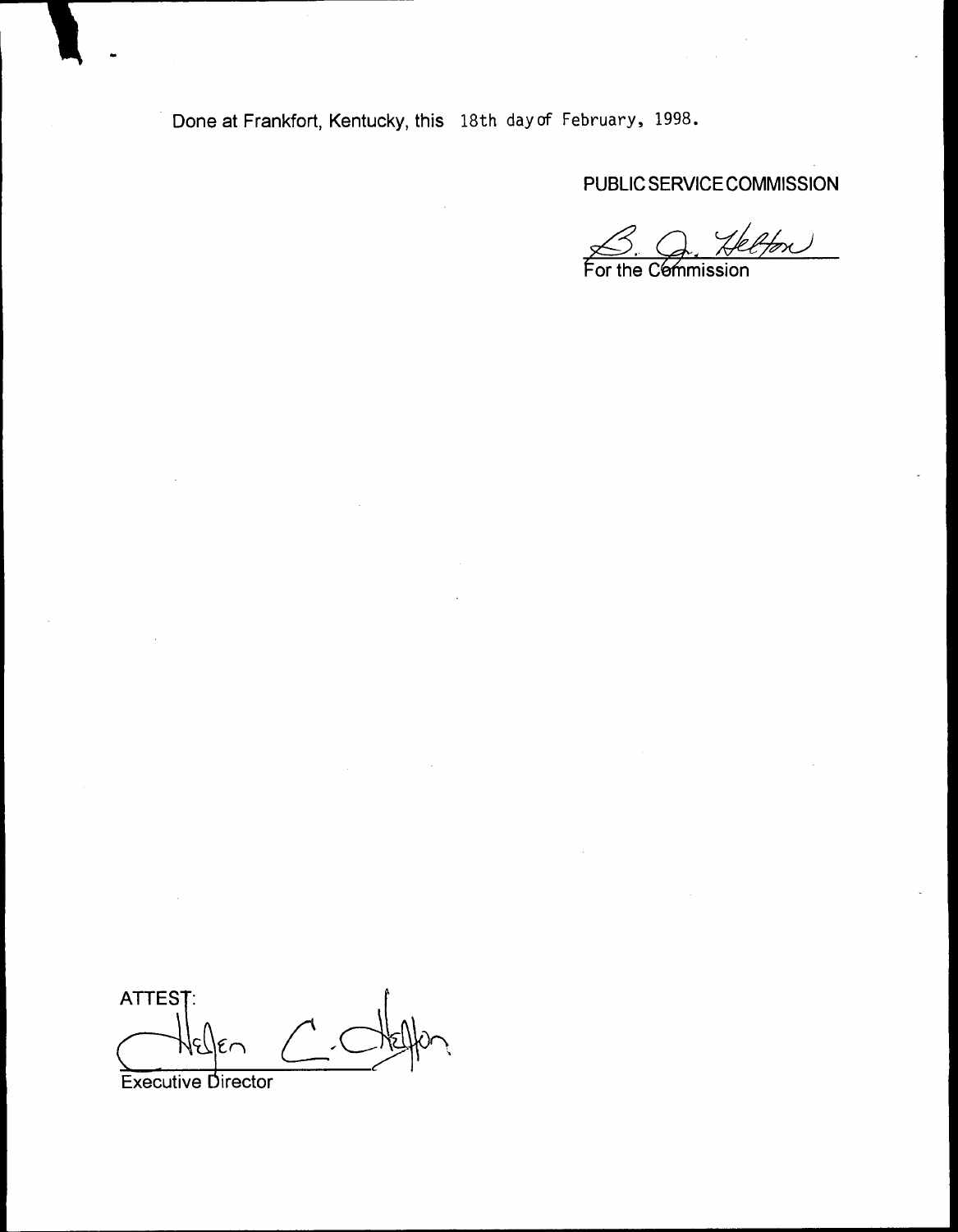## COMMONWEALTH OF KENTUCKY

#### BEFORE THE PUBLIC SERVICE COMMISSION

In the Matter of:

APPLICATION OF SPRINTCOM, INC. FOR ISSUANCE OF A CERTIFICATE OF PUBLIC CONVENIENCE AND NECESSITY TO CONSTRUCT A PERSONAL COMMUNICATIONS FACILITY IN THE CINCINNATI MAJOR TRADING AREA (TAYLOR AVE/N. FT. THOMAS FACILITY)

) CASE NO. ) 98-002

) )

)

# ORDER

The Commission has received the attached letter regarding the proposed cellular telecommunications services facility to be located at 130 N. Ft. Thomas Avenue, Ft. Thomas, Campbell County, Kentucky.

IT IS THEREFORE ORDERED that:

 $1.$ SprintCom, Inc. ("SprintCom") shall respond to the concerns stated in the letter by certified mail, within 10 days from the date of this Order.

2. SprintCom shall file a copy of the certified letter and dated receipt, within 7

days of the date on the receipt.

Done at Frankfort, Kentucky, this 18th day of February, 1998.

**ATTEST** 

**Executive Director** 

PUBLIC SERVICE COMMISSION

 $\epsilon$  for the C@mmission